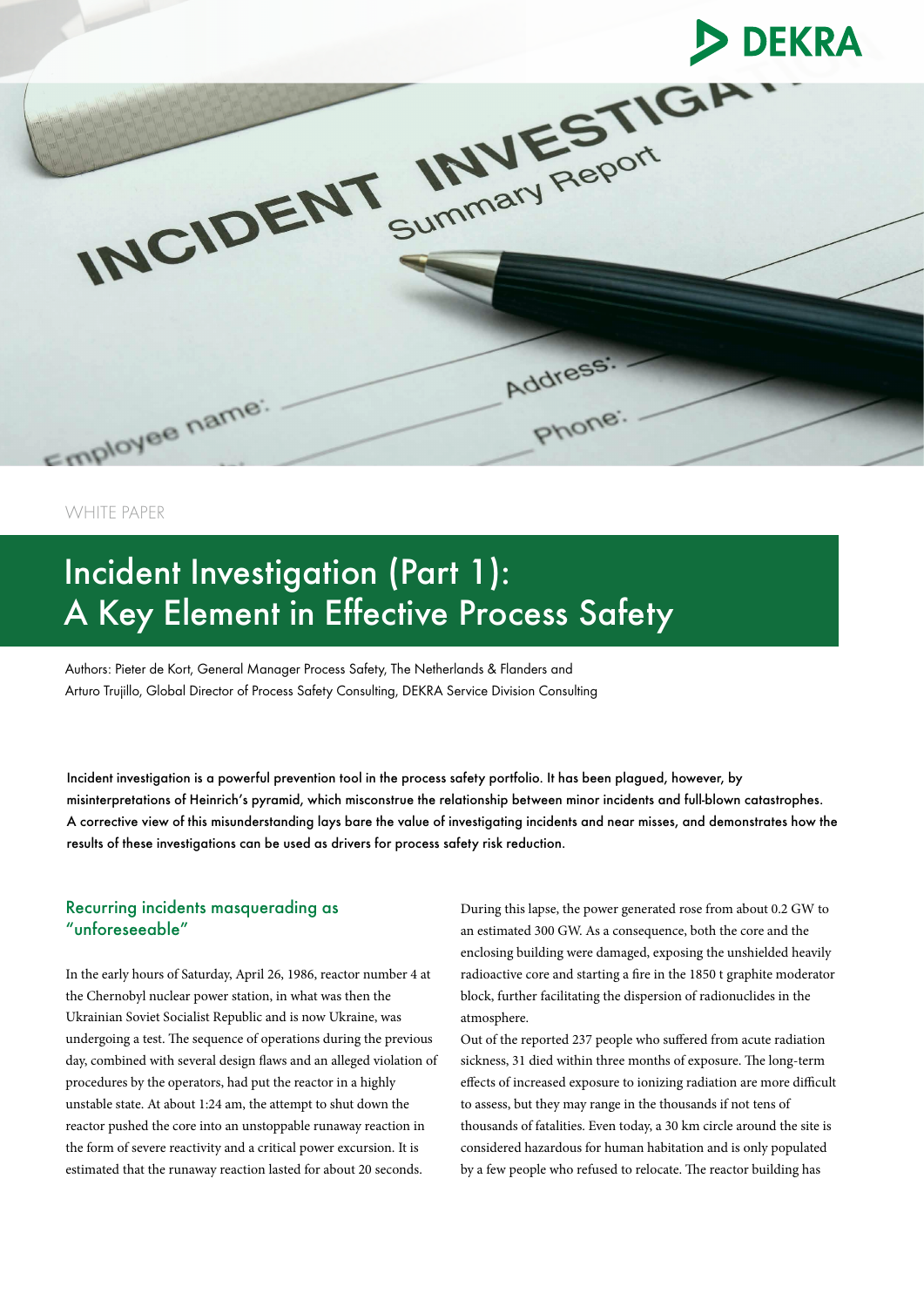been enclosed in a series of protective "sarcophagi" most likely encompassing one of the deadliest areas on Earth.

 When a disaster like this occurs, we immediately hear the "unadvocates"— people who claim that such an event is unprecedented and therefore un-foreseeable. Facts nearly always disprove them. In the case of the Chernobyl disaster, for example, very similar runaway incidents, obviously with much less serious consequences, had occurred in Unit 1 of the Leningrad nuclear power plant on November 28, 1975 and in Unit 1 of the very same Chernobyl plant on September 9, 1982.

# Process safety events and the trouble with a "predictive" approach

Nearly a century ago, Herbert William Heinrich, an assistant superintendent at an insurance company, analyzed thousands of incident reports to formulate an early scientific theory of incidents. He summarized his findings in a seminal book $1$  and in what is nowadays commonly known as the Heinrich triangle (or pyramid). Figure 1 shows the pyramid, as enhanced later by Frank E. Bird.

Heinrich's main thesis was fairly simple: there is a constant numeric ratio between the different incident severity categories, i.e. for every 600 near misses there will be, on average, one fatal incident. The corollary seemed to be that if you take action to reduce the number of near misses, the number of fatalities will be proportionately reduced. Heinrich's pyramid has been in use since its inception and has proved useful as a descriptive vehicle.



At DEKRA, we analyzed a series of major industrial accidents, and found a similar correlation.<sup>2</sup> We discovered that the potential distribution function provides a model for the number of fatalities (or the remediation costs), as shown in Figure 2: for every 10 accidents with 10 fatalities there is one accident with 100 fatalities; for every 10 accidents with 100 fatalities there is one with 1,000 fatalities, and so on.



Figure 2. Probability distribution function of major industrial accidents

One would be tempted to conclude, along with Heinrich, that reducing the number of near misses (or minor incidents) would automatically mean a reduction in fatalities and, even, in catastrophic events. Unfortunately, experience has taught us otherwise. For example, it is widely known that the operator of the Deepwater Horizon rig received a safety award on the very same morning of the day it blew out (April 20, 2010), causing 11 fatalities and the largest oil spill in history. Similarly, and more pointedly, the investigating committee<sup>3</sup> of the infamous Texas City incident (March 23, 2005) concluded that *"BP mistakenly interpreted improving personal injury rates as an indication of acceptable process safety performance at its U.S. refineries. BP's reliance on this data, combined with an inadequate process safety understanding, created a false sense of confidence that BP was properly addressing process safety risks."*

2 A. Trujillo (2016). Industrial Accidents: are more Serious Events than Bhopal Possible?. Chemical Engineering Transactions. Vol. 48.

Figure 1. Heinrich's pyramid (Frank E. Bird version)

<sup>1</sup> Heinrich HW (1931). Industrial Accident Prevention: a scientific approach. McGraw-Hill

<sup>3</sup> The report of the BP U.S. refineries independent safety review panel "Baker panel".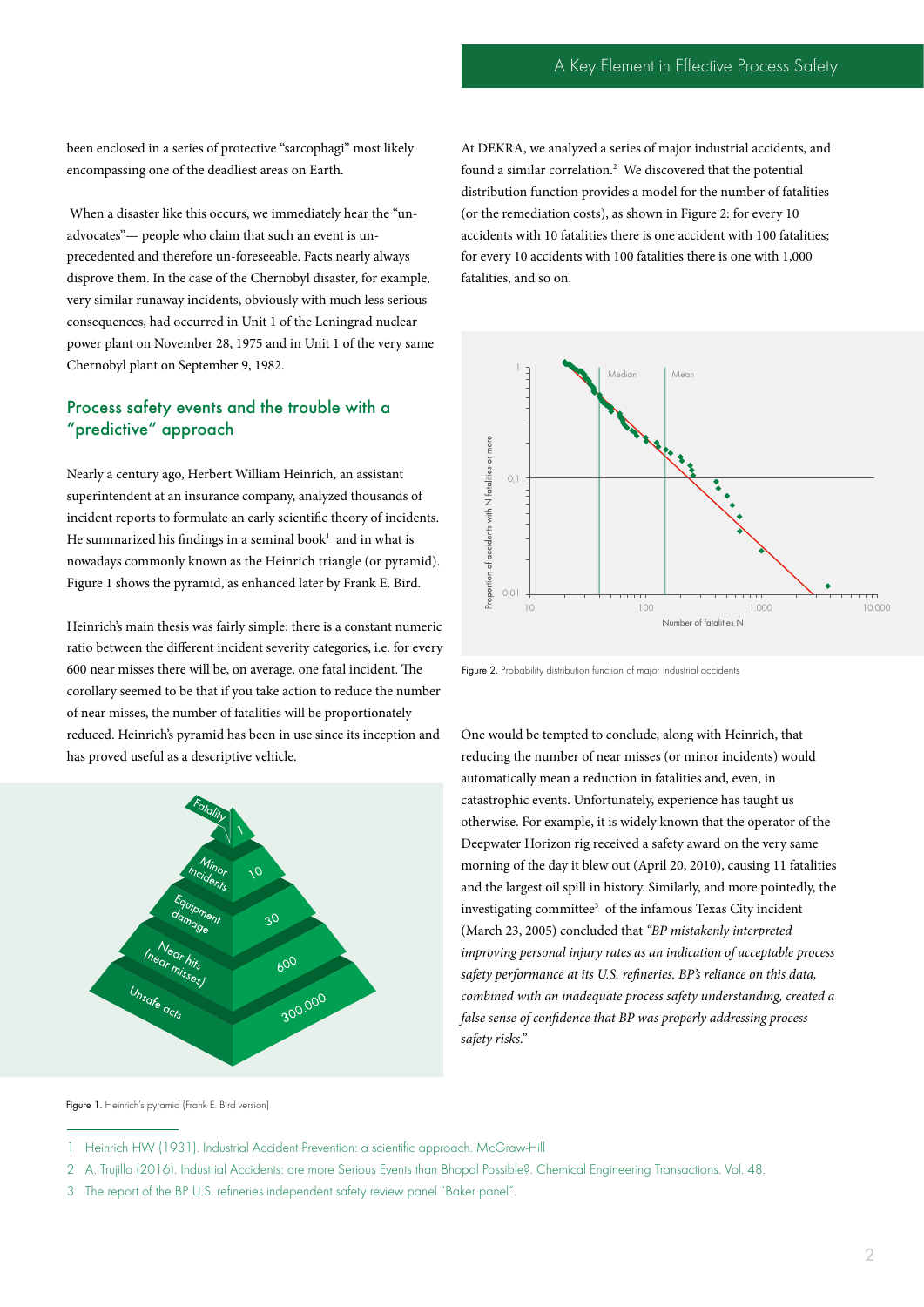The problem here is one well known to statisticians and logicians: **one cannot infer causation from correlation**. The fallacy is so old and common, it even has an elegant Latin name: *cum hoc ergo propter hoc* ("with this, therefore because of this"). In other words, and contrary to Heinrich's thesis, we cannot expect that by reducing the number of minor incidents we will achieve a commensurate reduction in fatalities.

DEKRA explored the fallacy more deeply in a groundbreaking [white paper](https://www.dekra.com/media/dekra-white-paper-new-findings-on-serious-injuries-and-fatalities.pdf) that made explicit the assumptions underlying Heinrich's conclusions. Among them, two are especially relevant for our purposes:

- > All injuries of low severity have the same potential for serious injury.
- > Injuries of differing severity have the same underlying causes.

It is clear that neither of these assumptions was true for [Deepwater](https://www.dekra.com/media/dekra-wp-ma-en.pdf)  [Horizon](https://www.dekra.com/media/dekra-wp-ma-en.pdf), BP Texas City, Chernobyl or any other of the countless process safety incidents that have occurred. Poor process safety knowledge and culture may be root causes in many of these examples, but certainly not the only cause. And, clearly, fooling around without a hard hat does not have the same potential for serious consequences as an inadequate nuclear reactor design. Both are unsafe (at the bottom of the pyramid), but the magnitude of the consequences differs significantly.



The most we can glean from Heinrich's pyramid is the knowledge that under given circumstances, the number of minor events is correlated with the number of major events. However, this relationship is completely useless in preventing major incidents, which is, after all, the goal of process safety.

### Disaster prevention through incident investigation

Preventing major incidents is what process safety is all about. Back in the 1980s, a series of catastrophic incidents (including the infamous Bhopal and San Juan Ixhuatepec disasters) led the American Institute of Chemical Engineers (AIChE) to establish the Center for Chemical Process Safety (CCPS) and to task it with developing the newly defined discipline of process safety, that is, with developing the tools required to comprehensively identify, assess and manage risk. The result was Process Safety Management (PSM). We can think of it as what one needs to do to optimize safety performance and minimize the probability of major accidents.

Table 1 shows the twenty elements identified by the CCPS as pillars for world-class process safety performance. DEKRA has developed its own process safety management solution: [Organizational](https://www.dekra.com/en/organizational-process-safety/)  [Process Safety \(OPS\)](https://www.dekra.com/en/organizational-process-safety/) , based on the CCPS model. OPS groups the twenty elements into seven workstreams, also shown in table 1.

Among the twenty OPS elements, there is one that seems to contradict our criticism of Heinrich's thesis: incident investigation. Clearly, we investigate incidents in order to prevent them from recurring. However, what about major events? Unfortunately, they do occur and have to be investigated from time to time, but by then, it's too late. Instead we investigate minor incidents, as well as what we call near misses. Why? Because these are the incidents that have

- > the potential to escalate into a major incident, or
- > common causes with major incidents.

In the field of process safety, these would be the incidents or near misses with the potential to escalate into a process safety event and cause [SIF \(Serious Injuries or Fatalities\).](https://www.dekra.com/en/serious-injury-and-fatality-consultancy/)

In this context, incident investigation of minor events provides a fantastic opportunity to learn major incident prevention lessons "for free" — that is, it provides the results without the harm. We can reasonably ask, for example, whether the Chernobyl disaster could have been prevented had previous near misses at the plant been properly investigated and their lessons adequately assimilated. To obtain the maximum preventative power out of incident investigations one must: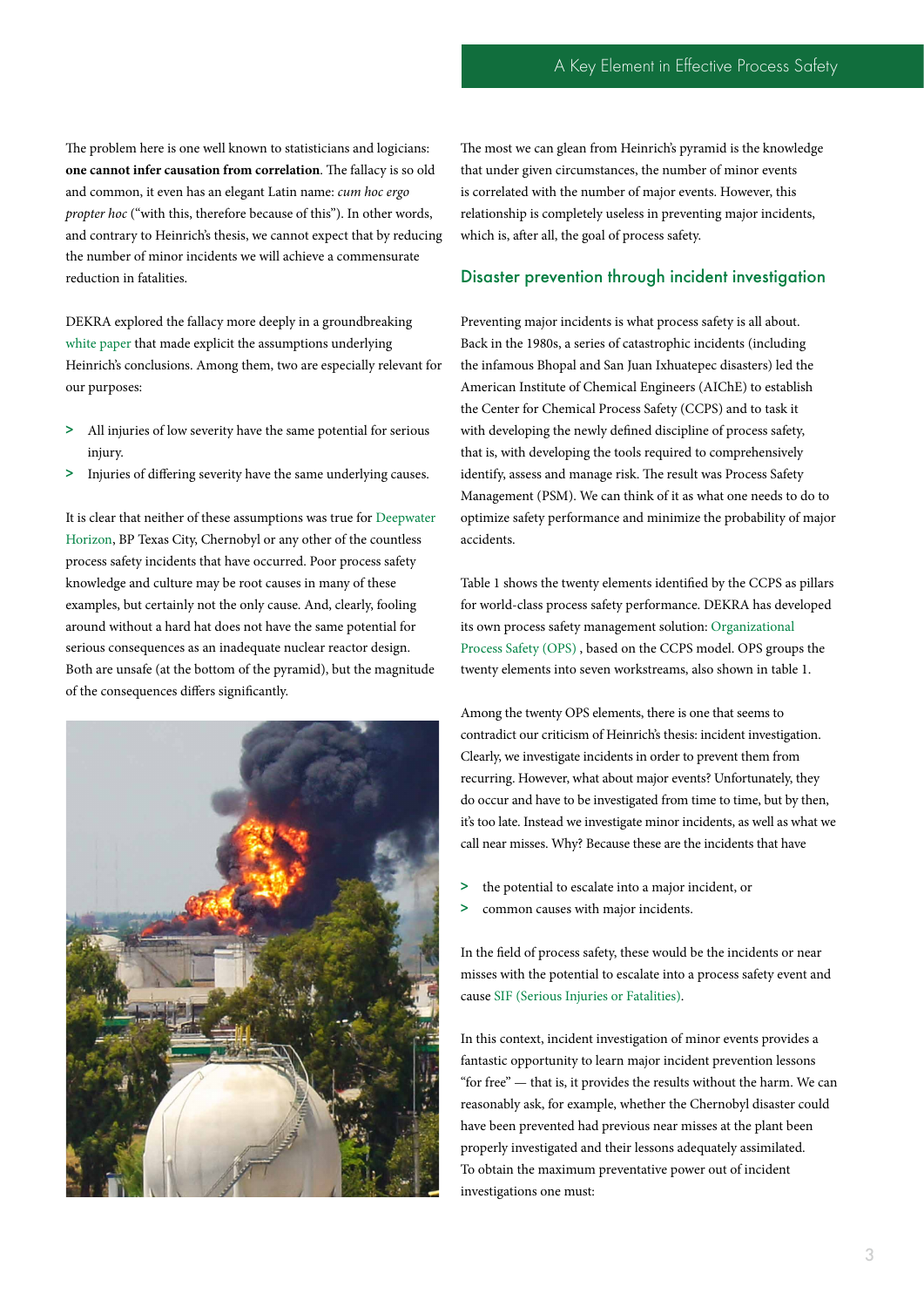| Workstream                  | <b>CCPS Elements</b>                                                                                                                                                                          |
|-----------------------------|-----------------------------------------------------------------------------------------------------------------------------------------------------------------------------------------------|
| 1. Capability               | > Compliance with Standards<br>> Process Knowledge Management<br>Process Safety Competency<br>⋗<br>Training and Performance Assurance<br>⋗.                                                   |
| 2. Incident Response        | Stakeholder Outreach<br>><br><b>Emergency Management</b><br>⋗.<br>Incident Investigation<br>×.                                                                                                |
| 3. Risk Management          | Hazard Identification and Risk Analysis<br>>                                                                                                                                                  |
| 4. Asset Integrity          | > Asset Integrity and Reliability<br>Management of Change<br>>.                                                                                                                               |
| 5. Accountability           | Measurement and Metrics<br>⋗<br>Auditing<br>><br>Management Review and Continuous Improvement<br>>                                                                                            |
| 6. Operations               | <b>Operating Procedures</b><br>⋗<br>Safe Work Practices<br>><br><b>Operational Readiness</b><br>><br><b>Contractor Management</b><br>><br>Conduct of Operations - Operational Discipline<br>⋗ |
| 7. Culture and Organization | > Process Safety Culture<br>> Workforce Involvement                                                                                                                                           |

Table 1. Workstreams and CCPS elements

- > Clearly identify which incidents or near misses to investigate, e.g. those with potential to escalate into a process safety event.
- > Proceed rigorously throughout the investigation.
- > Analyze not only immediate, but also root causes, including culture and leadership in the organization.
- > Make public and apply the lessons learned.

Every one of these key principles must be carried out in close accordance with the PSM system implemented in the facility or organization.

## Investigating incidents with an eye to reducing risk

Heinrich's pyramid has been very popular for a century as a tool to describe the numerical relationship between incidents with varying degrees of severity. The correlation can even be extrapolated

into process safety, considering major incidents. The numerical correlation between the different severity levels is useful to describe reality, but cannot be used as a driver to change it.

A sound organizational process safety system is key in reducing the risk of a catastrophic event to tolerable levels. Among the twenty elements identified by CCPS as essential for process safety performance, incident investigation is crucial in that it provides an opportunity for organizations to learn valuable lessons from minor incidents that then help prevent major disasters. Choosing the right methodology for incident investigation facilitates the process and must be tailored to the purpose and available resources in order to be effective.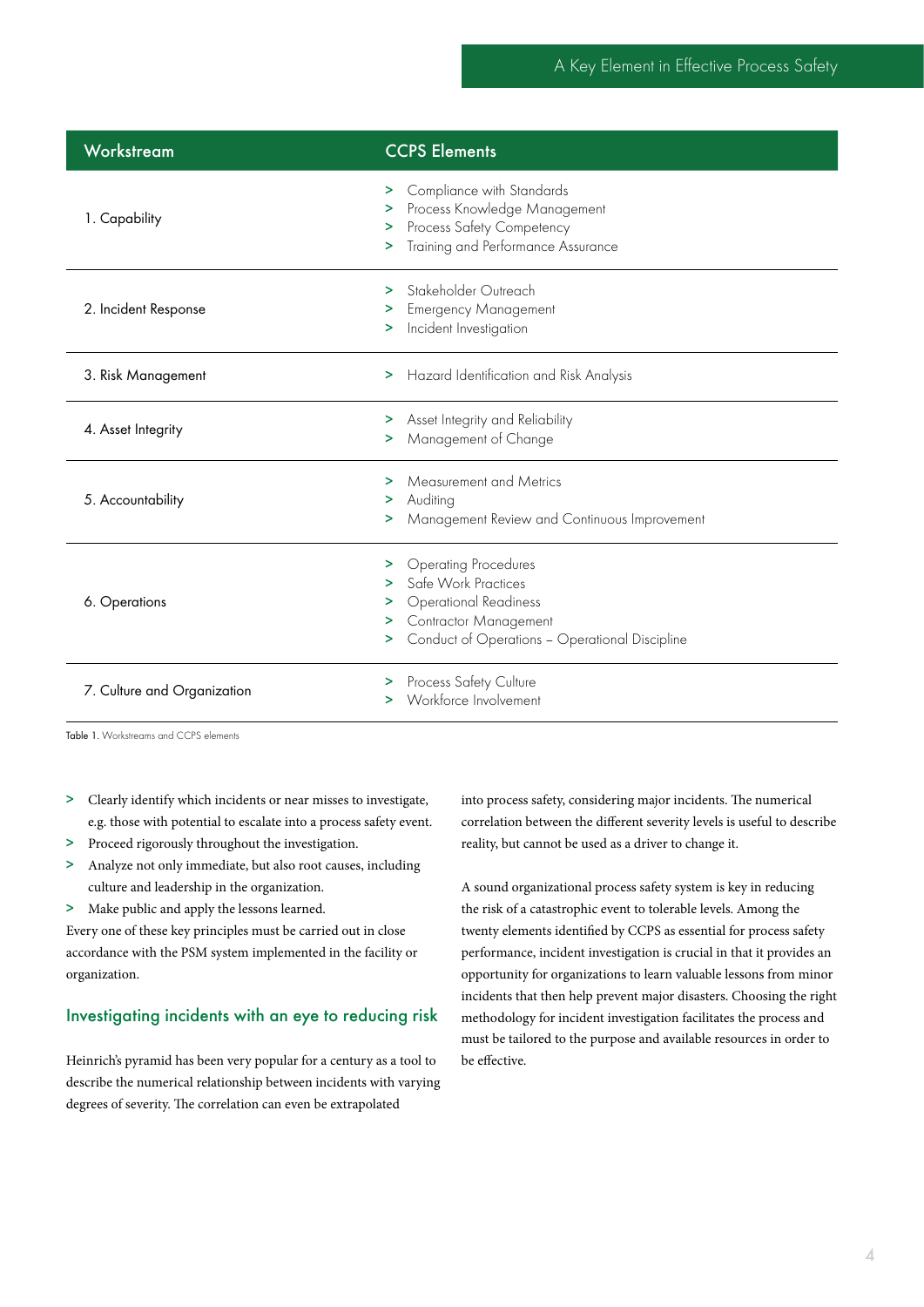# PIETER DE KORT

Pieter de Kort has accumulated 25+ years of experience in the process industry gained through various positions in process safety for large chemical companies. His experience has given him a broad know-how for tackling process safety issues. His main areas of expertise are process safety management, incident investigation, due diligence studies, chemical reaction hazards, HSE auditing / process safety auditing, process hazard analysis (PHR, HAZOP, What-If) facilitation and he is an experienced facilitator and trainer.



# DR. ARTURO TRUJILLO

Dr. Arturo Trujillo is Global Director of Process Safety Consulting. His main areas of expertise are diverse types of process hazard analysis (HAZOP, What-if, HAZID), consequence analysis and quantitative risk analysis. He has been involved in many projects over the last 25 years, especially in the oil & gas, energy, chemicals and pharmaceutical industries.